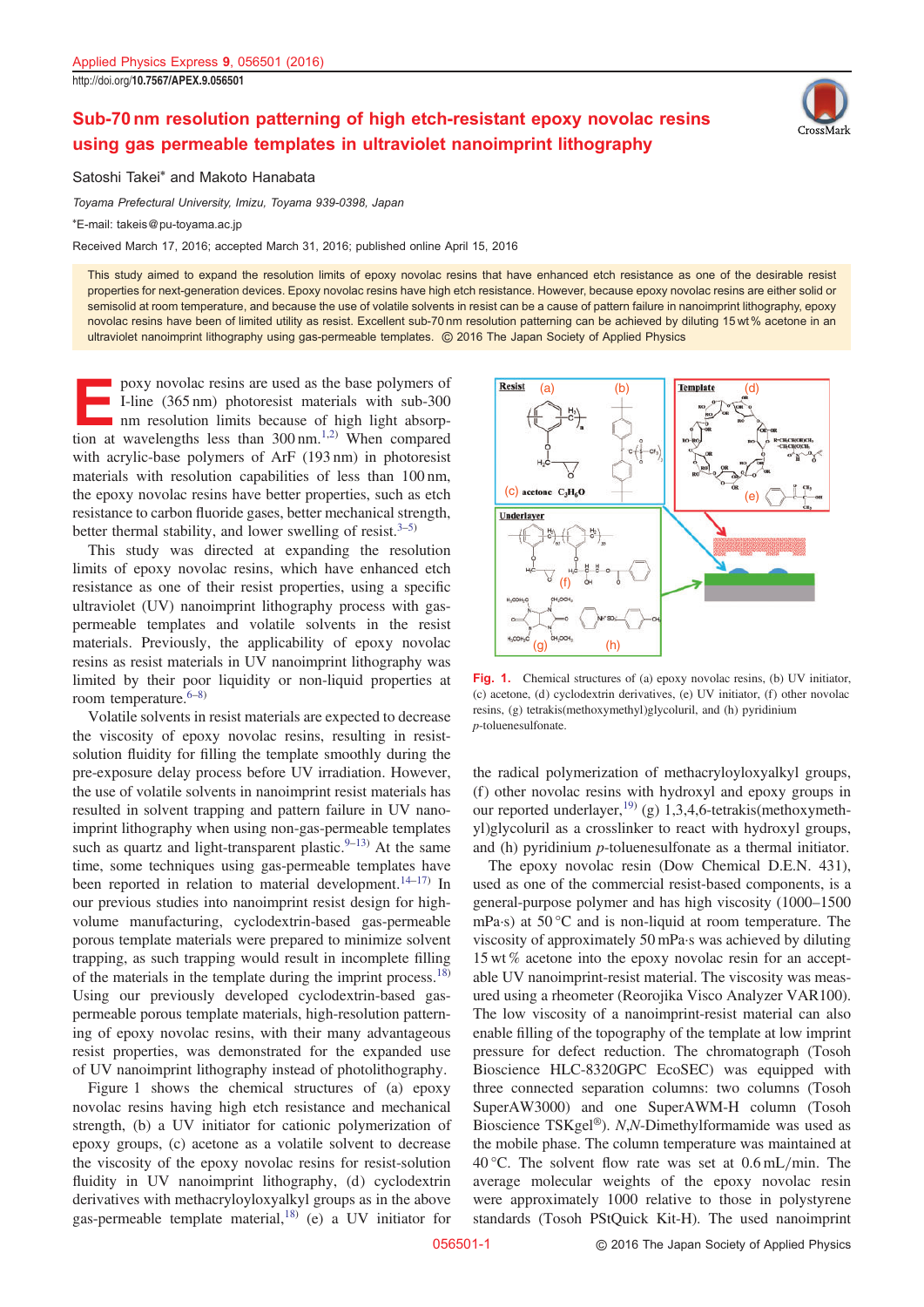

Fig. 2. Flowchart of UV nanoimprint lithography using a gas permeable template for epoxy novolac resins. Fig. 3. Top-down scanning electron microscopy (SEM) images of sub-

resist material comprised 80 wt % epoxy novolac resin as shown in Fig. [1](#page-0-0)(a),  $5 \text{ wt } \%$  additives and UV initiator as shown in Fig. [1](#page-0-0)(b), and  $15 \text{ wt } \%$  acetone.

In order to confirm the cationic polymerization of epoxy groups in the epoxy novolac resin and minimize the irradiation time needed, a fine-demolding of the epoxy novolac resin nanoimprint-resist material from the gas-permeable<br>template was performed. This stripping test has been used<br>in sensitivity checks of nanoimprint materials.<sup>[20](#page-2-0)–[22\)](#page-2-0)</sup> The template was performed. This stripping test has been used above nanoimprint resist material was spun on silicon wafers at 5000 rpm for 120 s and polymerized using a metal-halide lamp system (Sun Energy, broad-band targeted for the 365 nm peak, irradiation intensity of  $71 \text{ mW/cm}^2$ ). The thickness of the resulting films, measured with a spectroscopic reflectometer (Fimetrics F20-UV), was found to be approximately 4 µm. After UV irradiation, acetone, cyclohexanone, propylene glycol monomethyl ether, and ethyl lactate were dispensed on the silicon wafer coated with the epoxy novolac resin, then held for 90 s, followed by spin drying at  $1500$  rpm for 60 s and at  $5000$  rpm for  $120$  s. The thicknesses of the nanoimprint resist material were measured again. The amount of stripping was determined by the difference between the initial and final thicknesses. The irradiation time in the formulation of the above nanoimprintresist material was minimized at 20 s.

Figure 2 shows a flowchart of UV nanoimprint lithography using a gas-permeable template and epoxy novolac resin as one of the general-purpose polymers. UV nanoimprint lithography is divided into four processes, which can be designated as dispensing, imprinting, polymerizing, and demolding.

As a first step, our developed underlayer was coated on silicon wafers before dispensing the above resist material in the UV nanoimprint lithography process. This was done in order to avoid the resist peeling and to minimize defects. The underlayer was crosslinked at 130 °C for 300 s. The quartz master template was drawn using an electron-beam lithography system (Crestec CABL-8000TPU) and featured 70 nm line and 70 nm space dense patterns with 70 nm depth in an area of  $5 \text{ mm}^2$ .

Secondly, a gas-permeable template, including the cyclodextrin derivatives, was also prepared after removing the quartz master template. The average pore size of the  $\beta$ -cyclodextrin was approximately 0.7 nm and was considered



70 nm resolution patterning of (a) the gas-permeable template, the (b1) first, (b2) second, and (b3) fifth cycle of nanoimprinted results using the epoxy novolac resins containing 15 wt % acetone.

to have little impact on the light transparency and resolution of the 70 nm line patterns. A gas-permeable template was prepared with a multipurpose stretching tester autograph (Shimadzu EZ Test EZ-L) using specific software (Shimadzu TRAPEZIUM). The nanoimprint force was maintained at approximately 100 N. UV polymerization of the gas-permeable template was performed using the abovementioned metalhalide lamp system (irradiation intensity of  $58 \text{ mW/cm}^2$  and irradiation time of 10 min). After UV irradiation, the gaspermeable template was maintained at 120 °C for 3 h under reduced pressure for drying and thermal polymerization.

Thirdly, sub-70 nm resolution patterning of the epoxy novolac resins, which included acetone as a volatile solvent, was performed in the above tool used in fabricating the gaspermeable template. The epoxy novolac resin was brought into contact with the gas-permeable template at 200 N for 90 s and then baked at 100 °C for 60 s to remove acetone from the nanoimprint resist material before being polymerized at  $71 \text{ mW/cm}^2$  for 20 s. The UV-curable epoxy groups of the epoxy novolac resins underwent cationic polymerization in the imprinted area, and then the epoxy novolac resin was demolded from the gas-permeable template. A piece of gas-permeable template was repeatedly used in 5 cycles of UV nanoimprint lithography.

Figure 3 shows top-down scanning electron microscopy (SEM) images of the sub-70 nm resolution patterning of (a) the gas-permeable template and (b) the nanoimprinted results of the epoxy novolac resins including acetone from the (b1) first, (b2) second, and (b3) fifth cycles of UV nanoimprint lithography. These top-down SEM images were observed by the abovementioned electron-beam lithography system. Excellent sub-70 nm dense-line patternings of epoxy novolac resins were successfully demonstrated in our UV nanoimprint lithography using the gas-permeable templates and the epoxy novolac resins diluted with 15 wt % acetone. Without the lowered viscosity provided by the 15 wt % acetone, the poor liquidity of the epoxy novolac resins would cause pattern failure. The measured line widths of the gas-permeable template and the epoxy novolac resins of the (b1) first, (b2) second, and (b3) fifth nanoimprinted results were  $68 \pm 5$ ,  $71 \pm 7$ ,  $68 \pm 7$ , and  $64 \pm 8$  nm, respectively. These measured